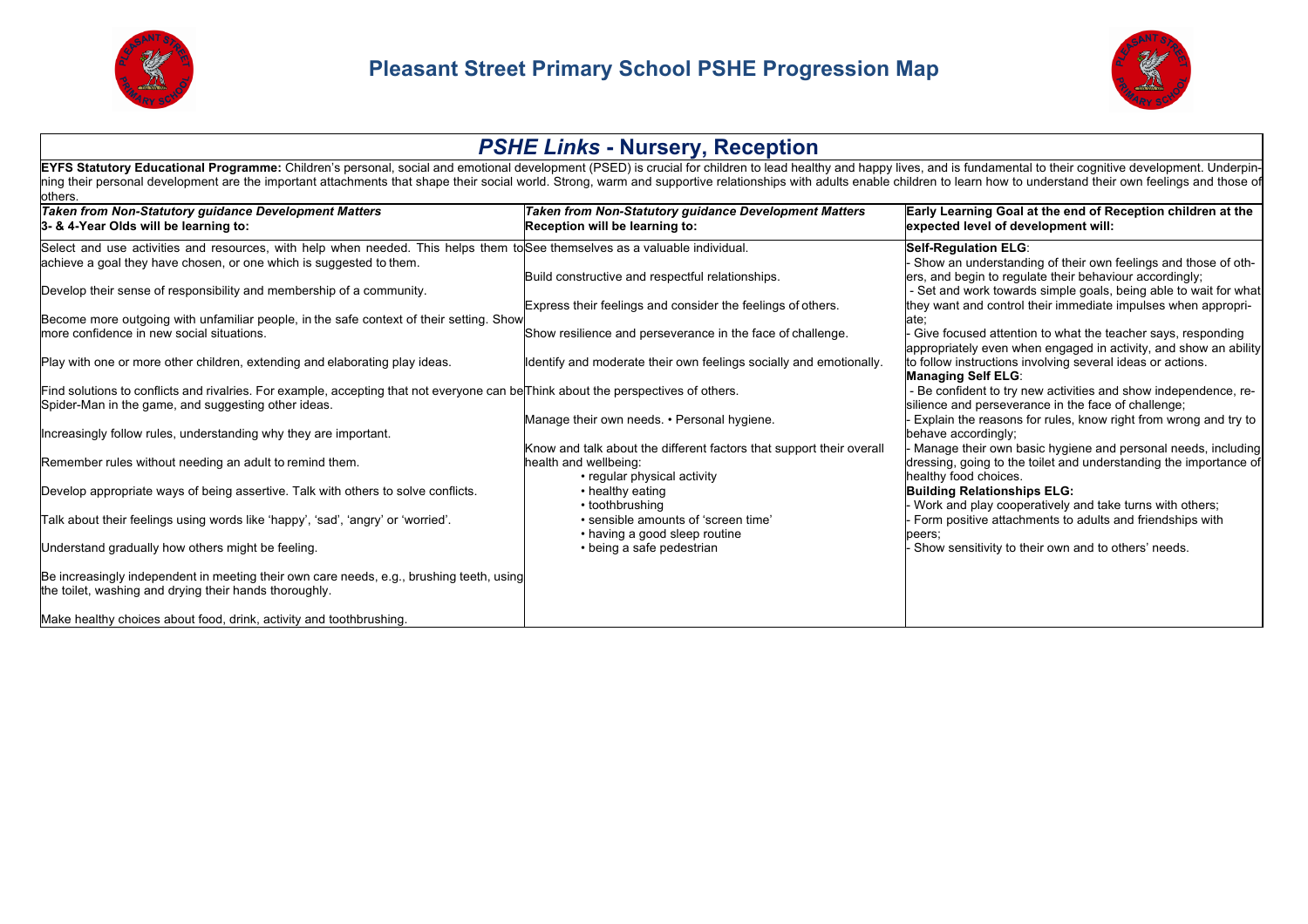



| <b>PSHE Key Stage 1, Year 1</b>                                                                                                                                                                                                                                                                                                                                                                                                                                                                                                                                                                                                                                                                                                                                                                                                                                                                                                                                                                                                                                                                     |                                                                                                                                                                                                                                                                                                                                                                                                                                                                                                                                                                                                    |                                                                                                                                                                                                                                                                |
|-----------------------------------------------------------------------------------------------------------------------------------------------------------------------------------------------------------------------------------------------------------------------------------------------------------------------------------------------------------------------------------------------------------------------------------------------------------------------------------------------------------------------------------------------------------------------------------------------------------------------------------------------------------------------------------------------------------------------------------------------------------------------------------------------------------------------------------------------------------------------------------------------------------------------------------------------------------------------------------------------------------------------------------------------------------------------------------------------------|----------------------------------------------------------------------------------------------------------------------------------------------------------------------------------------------------------------------------------------------------------------------------------------------------------------------------------------------------------------------------------------------------------------------------------------------------------------------------------------------------------------------------------------------------------------------------------------------------|----------------------------------------------------------------------------------------------------------------------------------------------------------------------------------------------------------------------------------------------------------------|
| <b>Prior Knowledge</b>                                                                                                                                                                                                                                                                                                                                                                                                                                                                                                                                                                                                                                                                                                                                                                                                                                                                                                                                                                                                                                                                              |                                                                                                                                                                                                                                                                                                                                                                                                                                                                                                                                                                                                    |                                                                                                                                                                                                                                                                |
| Self-Requlation ELG:<br>Show an understanding of their own feelings and those of others, and begin to regulate their behaviour accordingly;<br>Set and work towards simple goals, being able to wait for what they want and control their immediate impulses when appropriate;<br>Give focused attention to what the teacher says, responding appropriately even when engaged in activity, and show an ability to follow instructions involving several ideas or actions.<br><b>Managing Self ELG:</b><br>Be confident to try new activities and show independence, resilience and perseverance in the face of challenge;<br>Explain the reasons for rules, know right from wrong and try to behave accordingly;<br>Manage their own basic hygiene and personal needs, including dressing, going to the toilet and understanding the importance of healthy food choices.<br><b>Building Relationships ELG:</b><br>Work and play cooperatively and take turns with others;<br>Form positive attachments to adults and friendships with peers;<br>Show sensitivity to their own and to others' needs. |                                                                                                                                                                                                                                                                                                                                                                                                                                                                                                                                                                                                    |                                                                                                                                                                                                                                                                |
| <b>Health and Wellbeing</b>                                                                                                                                                                                                                                                                                                                                                                                                                                                                                                                                                                                                                                                                                                                                                                                                                                                                                                                                                                                                                                                                         | <b>Relationships</b>                                                                                                                                                                                                                                                                                                                                                                                                                                                                                                                                                                               | Living in the Wider World                                                                                                                                                                                                                                      |
| <b>Washing Hands/Road Safety</b><br>know when and how to wash my hands to keep <b>Emotions/Friendship</b><br>me healthy.<br>can explain why I should keep clean and how to I can talk about my unique family.<br>reduce germs and bacteria spreading.<br>can recognise that it is important to keep clean.<br>can recognise possible dangers when crossing<br>the road<br>can follow the rules for crossing the road<br>can identify how to use 999 services<br>appropriately                                                                                                                                                                                                                                                                                                                                                                                                                                                                                                                                                                                                                       | <b>Growing in our world/Feelings &amp;</b><br>can explain how our needs change as we grow.<br>can explain the feelings of jealousy.<br>can describe the way my emotions make me feel<br>physically and mentally.<br>can list ways to manage my emotions.<br>can communicate my feelings with words to help<br>others understand how I feel. I understand how to<br>be a good friend.<br>can care about the feelings of others as well as my<br>own.<br>can recognise unkind behaviours and know who I<br>can speak to if I need help.<br>can listen and respect another person's point of<br>view. | <b>Online Bullying</b><br>understand how and what I do online can affect<br>lothers.<br>can identify positive and negative things about using<br>technology.<br>can recognise kind and unkind comments online and<br>understand that I do not need to respond. |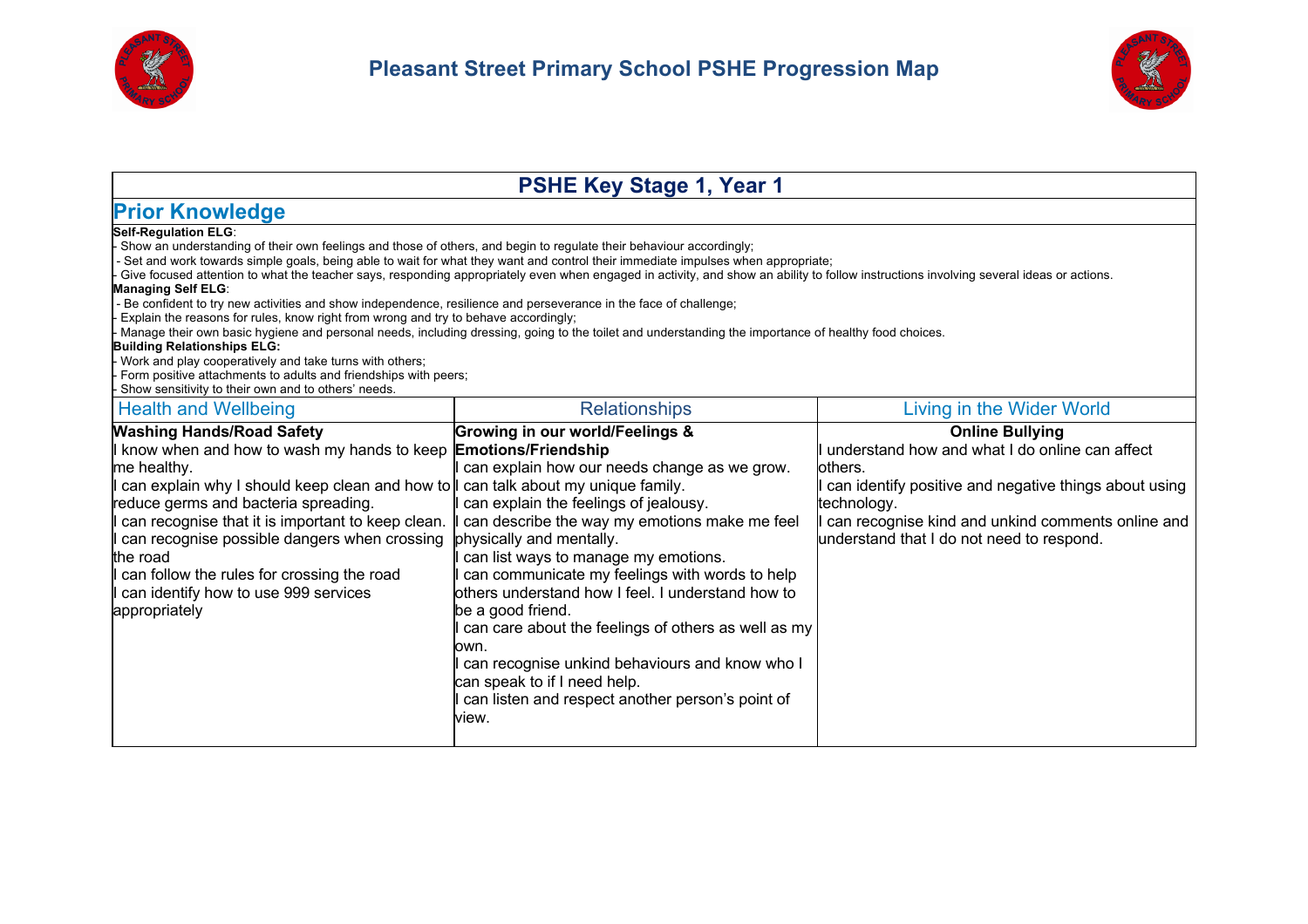



| <b>PSHE Key Stage 1, Year 2</b>                                                                                                                                                                                                                                                                                                                                                                                                                                                                                                                                                      |                                                                                                                                                                                                                                                                                                                                                                                                                                                                                                                                                                                                                                                                                                                                  |                                                                                                                                                                                                                                                      |
|--------------------------------------------------------------------------------------------------------------------------------------------------------------------------------------------------------------------------------------------------------------------------------------------------------------------------------------------------------------------------------------------------------------------------------------------------------------------------------------------------------------------------------------------------------------------------------------|----------------------------------------------------------------------------------------------------------------------------------------------------------------------------------------------------------------------------------------------------------------------------------------------------------------------------------------------------------------------------------------------------------------------------------------------------------------------------------------------------------------------------------------------------------------------------------------------------------------------------------------------------------------------------------------------------------------------------------|------------------------------------------------------------------------------------------------------------------------------------------------------------------------------------------------------------------------------------------------------|
| <b>Prior Knowledge</b>                                                                                                                                                                                                                                                                                                                                                                                                                                                                                                                                                               |                                                                                                                                                                                                                                                                                                                                                                                                                                                                                                                                                                                                                                                                                                                                  |                                                                                                                                                                                                                                                      |
| know when and how to wash my hands to keep me<br>healthy.<br>can explain why I should keep clean and how to<br>reduce germs and bacteria spreading.<br>can recognise that it is important to keep clean.<br>can recognise possible dangers when crossing the<br>road<br>can follow the rules for crossing the road<br>can identify how to use 999 services appropriately                                                                                                                                                                                                             | can explain how our needs change as we grow.<br>can talk about my unique family.<br>can explain the feelings of jealousy.<br>can describe the way my emotions make me feel<br>physically and mentally.<br>can list ways to manage my emotions.<br>can communicate my feelings with words to help others<br>understand how I feel.<br>understand how to be a good friend.<br>can care about the feelings of others as well as my own.<br>can recognise unkind behaviours and know who I can<br>speak to if I need help.<br>can listen and respect another person's point of view.                                                                                                                                                 | understand how and what I do online can affect others.<br>can identify positive and negative things about using<br>technology.<br>can recognise kind and unkind comments online and<br>understand that I do not need to respond.                     |
| <b>Health and Wellbeing</b>                                                                                                                                                                                                                                                                                                                                                                                                                                                                                                                                                          | <b>Relationships</b>                                                                                                                                                                                                                                                                                                                                                                                                                                                                                                                                                                                                                                                                                                             | Living in the Wider World                                                                                                                                                                                                                            |
| <b>Brushing Teeth/Fire Safety</b><br>can brush my teeth every day to keep my mouth healthy.<br>know why it is important to brush my teeth twice a day.<br>know that I can be responsible for keeping myself healthy.<br>know it is important to be responsible and that my actions<br>and choices can impact on others.<br>know that I should only call 999 in an emergency.<br>know what a hoax call is and that there are serious<br>consequences if someone makes one.<br>know that I can be responsible for keeping myself healthy.<br>can list different types of healthy food. | <b>Bullying and Body Language/Feelings and Emotions: Worry</b><br>& Anger<br>can name and explain some of the emotions I feel.<br>can describe the way my emotions make me feel physically and<br>mentally.<br>can list ways to manage my emotions.<br>can communicate my feelings with words to help others<br>understand how I feel.<br>I can explain the feeling of worry.<br>can explain the feeling of anger.<br>I can show that I care about my own feelings and the feelings of<br>others.<br>I can recognise bullying behaviours.<br>I know I can talk to others included trusted adults if I am upset or<br>worried.<br>I know what the term body language means and understand<br>feelings can be shown without words. | <b>Image Sharing</b><br>understand some rules to keep myself safe online and I can speak<br>about them to others.<br>can identify positive and negative things about using technology.<br>understand the risks of sharing images without permission. |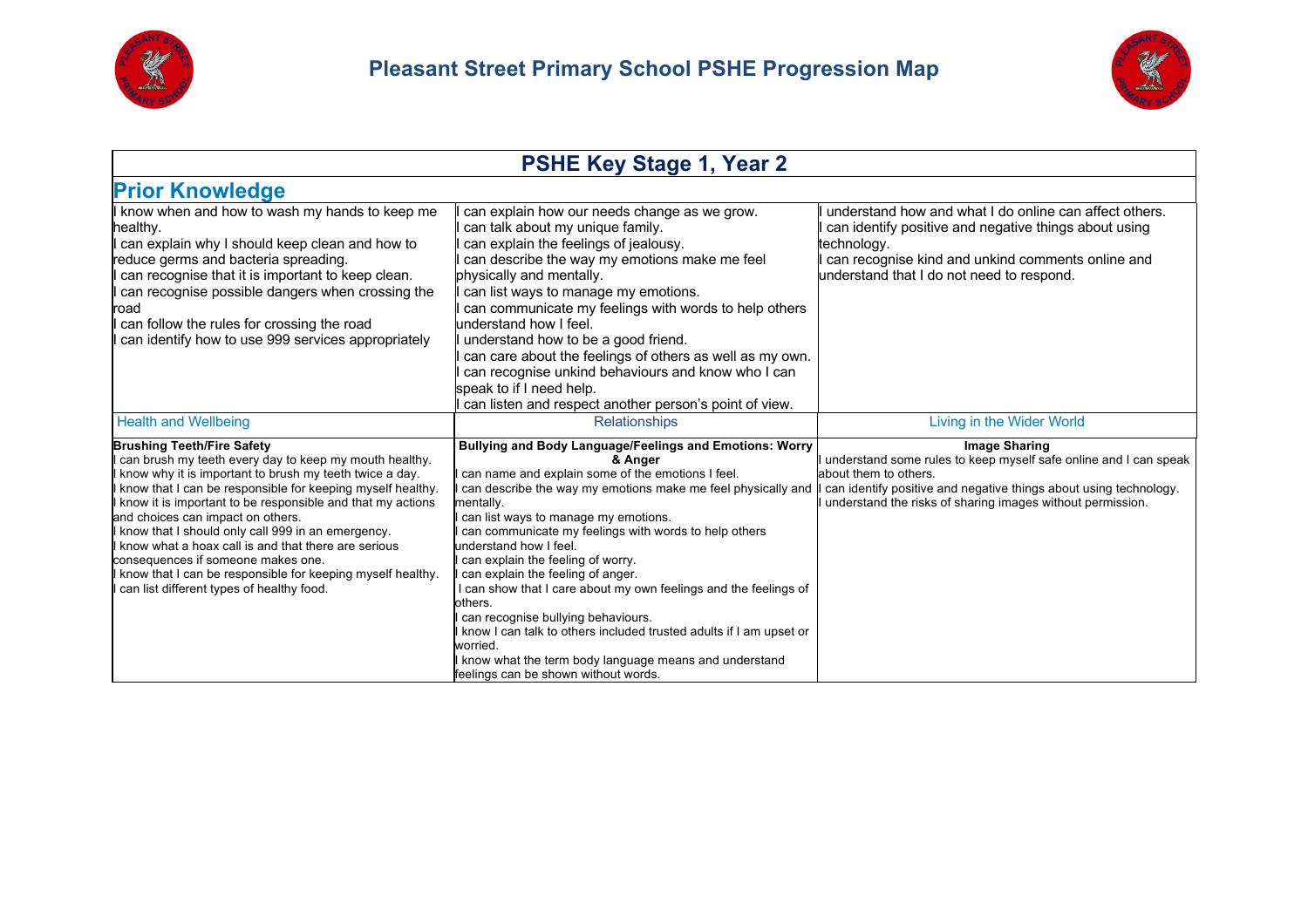



| <b>PSHE Key Stage 2, Year 3</b>                                                                                                                                                                                                                                                                                                                                                                                                                                                                                                                      |                                                                                                                                                                                                                                                                                                                                                                                                                                                                                                                                                                                                                                                                       |                                                                                                                                                                                                                                                                                                                                                                                                                                                                                                                                                                                                                                                                                                                         |
|------------------------------------------------------------------------------------------------------------------------------------------------------------------------------------------------------------------------------------------------------------------------------------------------------------------------------------------------------------------------------------------------------------------------------------------------------------------------------------------------------------------------------------------------------|-----------------------------------------------------------------------------------------------------------------------------------------------------------------------------------------------------------------------------------------------------------------------------------------------------------------------------------------------------------------------------------------------------------------------------------------------------------------------------------------------------------------------------------------------------------------------------------------------------------------------------------------------------------------------|-------------------------------------------------------------------------------------------------------------------------------------------------------------------------------------------------------------------------------------------------------------------------------------------------------------------------------------------------------------------------------------------------------------------------------------------------------------------------------------------------------------------------------------------------------------------------------------------------------------------------------------------------------------------------------------------------------------------------|
| <b>Prior Knowledge</b>                                                                                                                                                                                                                                                                                                                                                                                                                                                                                                                               |                                                                                                                                                                                                                                                                                                                                                                                                                                                                                                                                                                                                                                                                       |                                                                                                                                                                                                                                                                                                                                                                                                                                                                                                                                                                                                                                                                                                                         |
| can brush my teeth every day to keep my mouth healthy.<br>know why it is important to brush my teeth twice a day.<br>know that I can be responsible for keeping myself healthy.<br>know it is important to be responsible and that my actions<br>and choices can impact on others.<br>know that I should only call 999 in an emergency.<br>know what a hoax call is and that there are serious<br>consequences if someone makes one.                                                                                                                 | can name and explain some of the emotions I feel.<br>can describe the way my emotions make me feel physically and about them to others.<br>mentally.<br>can list ways to manage my emotions.<br>can communicate my feelings with words to help others<br>understand how I feel.<br>can explain the feeling of worry.<br>can explain the feeling of anger.<br>I can show that I care about my own feelings and the feelings of<br>others.<br>can recognise bullying behaviours.<br>I know I can talk to others included trusted adults if I am upset or<br>worried.<br>I know what the term body language means and understand<br>feelings can be shown without words. | understand some rules to keep myself safe online and I can speak<br>can identify positive and negative things about using technology.<br>understand the risks of sharing images without permission.                                                                                                                                                                                                                                                                                                                                                                                                                                                                                                                     |
| <b>Health and Wellbeing</b>                                                                                                                                                                                                                                                                                                                                                                                                                                                                                                                          | <b>Relationships</b>                                                                                                                                                                                                                                                                                                                                                                                                                                                                                                                                                                                                                                                  | Living in the Wider World                                                                                                                                                                                                                                                                                                                                                                                                                                                                                                                                                                                                                                                                                               |
| <b>Medicines/Household Risks &amp; Stealing</b><br>know I can be responsible for keeping myself healthy.<br>know who I can accept medicine from.<br>can recognise possible dangers in different environments.<br>can follow rules to help keep me safe.<br>can identify some warning signs and know what they mean.<br>know the difference between safe and risky choices.<br>know how and who to ask for help.<br>know how to prevent accidents.<br>can take responsibility for my actions and know that I am<br>responsible for what I do and say. | <b>Touch/Grief</b><br>can name and explain some of the emotions I feel.<br>can describe the way my emotions make me feel physically and strangers online.<br>mentally.<br>can communicate my feelings with words to help others<br>understand how I feel.<br>can explain the feeling of grief.<br>understand the difference between appropriate and in-<br>appropriate touch.<br>know who I can speak to if I need help or I feel uncomfortable.<br>understand personal boundaries.                                                                                                                                                                                   | Making Friends Online/Working in Our World<br>can talk about the potential dangers that can happen if I speak to<br>understand the rules to keep myself safe online and can speak to<br>others about them.<br>can identify positive and negative things about using technology.<br>know who I can speak to if I am worried about my safety on the<br>computer.<br>I can explain why we need money<br>understand different ways I can receive money<br>understand there are different ways to pay for things<br>understand why it is important to save money<br>understand why it is important to look after things<br>can identify ways to look after the planet<br>can explain the meaning of 'reduce, reuse, recycle' |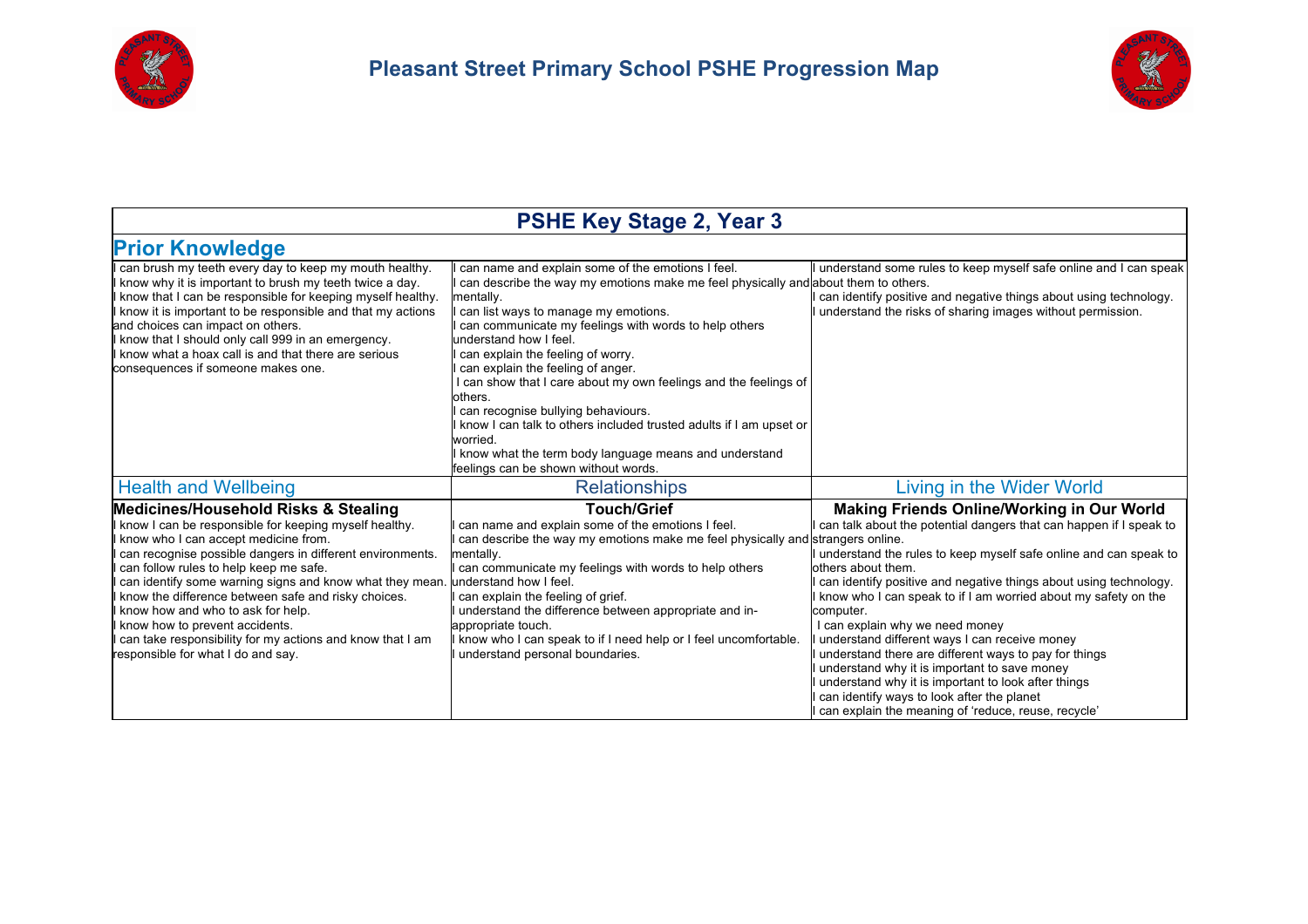



## **PSHE Key Stage 2, Year 4**

| <b>Prior Knowledge</b>                                                                                                                                                                                                                                                                                                                                                                                                                                                                                                                                                                                                                                                                                                                                                                            |                                                                                                                                                                                                                                                                                                                                                                                                                                                                                                                                                                                                                                                                                                                                                                                                                                      |                                                                                                                                                                                                                                                                                                                                                                                                                                                                                                                                                                                                                                                                                                                                                                |
|---------------------------------------------------------------------------------------------------------------------------------------------------------------------------------------------------------------------------------------------------------------------------------------------------------------------------------------------------------------------------------------------------------------------------------------------------------------------------------------------------------------------------------------------------------------------------------------------------------------------------------------------------------------------------------------------------------------------------------------------------------------------------------------------------|--------------------------------------------------------------------------------------------------------------------------------------------------------------------------------------------------------------------------------------------------------------------------------------------------------------------------------------------------------------------------------------------------------------------------------------------------------------------------------------------------------------------------------------------------------------------------------------------------------------------------------------------------------------------------------------------------------------------------------------------------------------------------------------------------------------------------------------|----------------------------------------------------------------------------------------------------------------------------------------------------------------------------------------------------------------------------------------------------------------------------------------------------------------------------------------------------------------------------------------------------------------------------------------------------------------------------------------------------------------------------------------------------------------------------------------------------------------------------------------------------------------------------------------------------------------------------------------------------------------|
| know I can be responsible for keeping myself healthy.<br>know who I can accept medicine from.<br>can recognise possible dangers in different environments.<br>can follow rules to help keep me safe.<br>can identify some warning signs and know what they mean.<br>know the difference between safe and risky choices.<br>know how and who to ask for help.<br>know how to prevent accidents.<br>can take responsibility for my actions and know that I am<br>responsible for what I do and say.                                                                                                                                                                                                                                                                                                 | can name and explain some of the emotions I feel.<br>can describe the way my emotions make me feel physically and strangers online.<br>mentally.<br>I can communicate my feelings with words to help others<br>understand how I feel.<br>can explain the feeling of grief.<br>understand the difference between appropriate and in-<br>appropriate touch.<br>know who I can speak to if I need help or I feel uncomfortable.<br>understand personal boundaries.                                                                                                                                                                                                                                                                                                                                                                      | can talk about the potential dangers that can happen if I speak to<br>understand the rules to keep myself safe online and can speak to<br>others about them.<br>can identify positive and negative things about using technology.<br>I know who I can speak to if I am worried about my safety on the<br>computer.<br>I can explain why we need money<br>understand different ways I can receive money<br>I understand there are different ways to pay for things<br>understand why it is important to save money<br>understand why it is important to look after things<br>can identify ways to look after the planet<br>can explain the meaning of 'reduce, reuse, recycle'                                                                                  |
| <b>Health and Wellbeing</b>                                                                                                                                                                                                                                                                                                                                                                                                                                                                                                                                                                                                                                                                                                                                                                       | <b>Relationships</b>                                                                                                                                                                                                                                                                                                                                                                                                                                                                                                                                                                                                                                                                                                                                                                                                                 | Living in the Wider World                                                                                                                                                                                                                                                                                                                                                                                                                                                                                                                                                                                                                                                                                                                                      |
| <b>Keeping Healthy/Cycle Safety</b><br>balanced meal.<br>can talk about healthy choices.<br>know how to look for the nutritional information and use it to<br>make a healthy choice.<br>know that too much sugar, salt, saturated fats in food/drink<br>can have negative consequences on our bodies as we get<br>older.<br>can explain what it means to have a healthy lifestyle.<br>understand how advertising can influence what I choose to<br>eat and drink.<br>can talk about the different ways I can keep myself and<br>others safe.<br>understand that I am responsible for my own decisions.<br>know that it is important to behave responsibly.<br>understand the importance of following rules.<br>know there are situations that will arise when being on time<br>is very important. | <b>Growing &amp; Changing/Jealousy</b><br>can explain what is meant by a balanced diet and can plan all can explain the different types of relationships we can have.<br>can describe how relationships can change as we grow.<br>can identify why a relationship can be healthy or unhealthy.<br>I know who I can speak to if I need help and I feel uncomfortable<br>with any of my relationships.<br>know that some feelings will make me feel good and happy and<br>others may not.<br>can consider thoughts, feelings and emotions and I know the<br>differences between them.<br>can identify how to help others who feel upset, lonely or jealous.<br>understand how I can manage the feeling of jealousy.<br>know that my emotions might affect my behaviour and that my<br>choice and actions can affect myself and others. | Online Bullying/Household Chores & Breaking Down Barriers<br>can explain the term 'online bullying'.<br>can explain some of the consequences of online bullying.<br>know and can name different types of online bullying.<br>can talk about the feelings and emotions we have if we have a<br>negative online experience.<br>can talk about some of the ways I can get help if I have a negative<br>online experience.<br>understand how I can contribute at home, at school and in the<br>community.<br>can talk about different ways I can help the people who look after<br>lme.<br>understand the skills I will need for my chosen future career.<br>can name some of the jobs I can do to help at home.<br>can describe what the word 'enterprise' means. |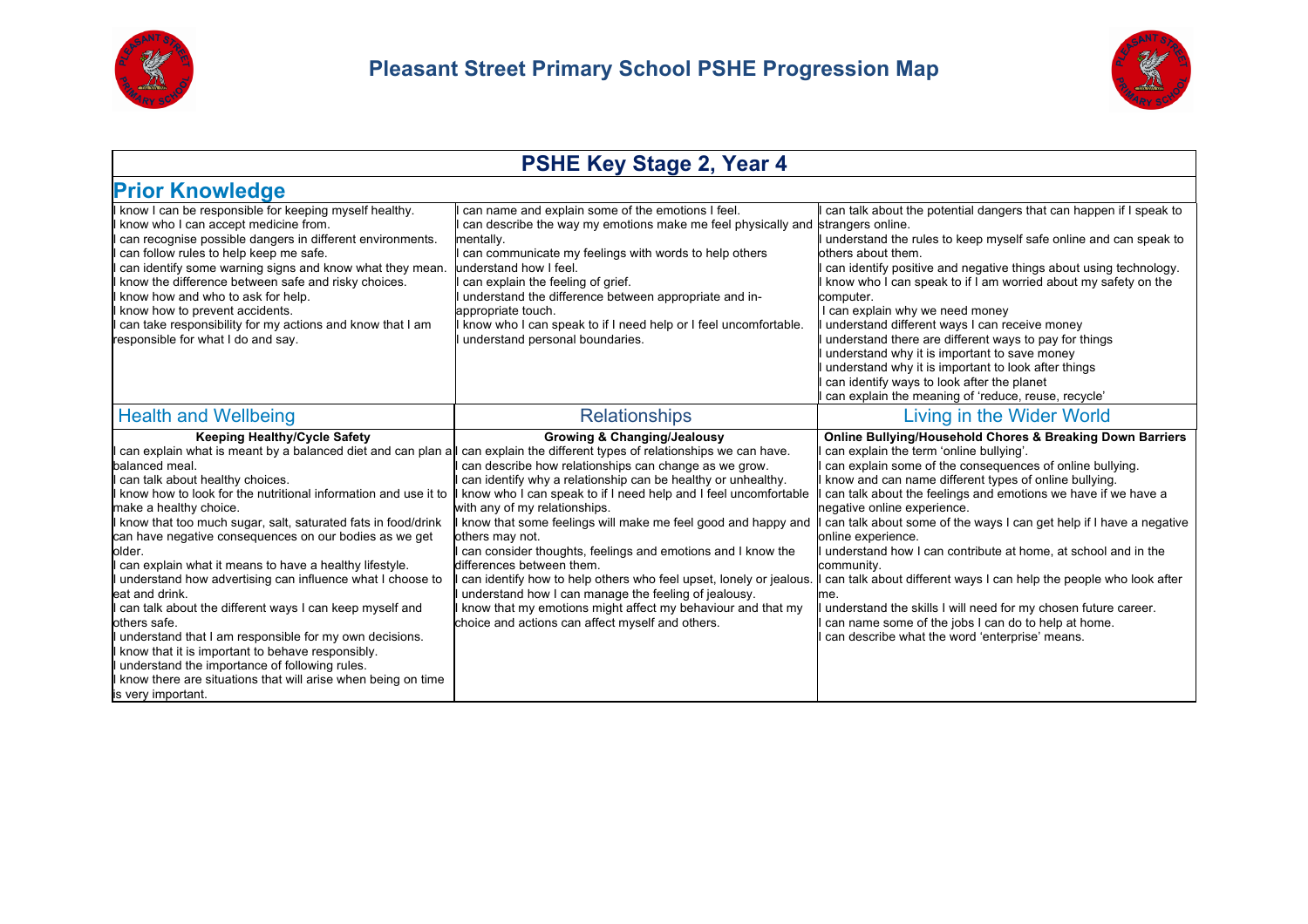



## **PSHE Key Stage 2, Year 5**

| <b>Prior Knowledge</b>                                                                                                                                                                                                                                                                                                                                                                                                                                                                                                                                                                                                                                                                                                                                                                                                                                                                                                                                                                                                                                                                                                       |                                                                                                                                                                                                                                                                                                                                                                                                                                                                                                                                                                                                                                                                                                                                                                                                                                                                                                                                                            |                                                                                                                                                                                                                                                                                                                                                                                                                                                                                                                                                                                                                                                                                                |
|------------------------------------------------------------------------------------------------------------------------------------------------------------------------------------------------------------------------------------------------------------------------------------------------------------------------------------------------------------------------------------------------------------------------------------------------------------------------------------------------------------------------------------------------------------------------------------------------------------------------------------------------------------------------------------------------------------------------------------------------------------------------------------------------------------------------------------------------------------------------------------------------------------------------------------------------------------------------------------------------------------------------------------------------------------------------------------------------------------------------------|------------------------------------------------------------------------------------------------------------------------------------------------------------------------------------------------------------------------------------------------------------------------------------------------------------------------------------------------------------------------------------------------------------------------------------------------------------------------------------------------------------------------------------------------------------------------------------------------------------------------------------------------------------------------------------------------------------------------------------------------------------------------------------------------------------------------------------------------------------------------------------------------------------------------------------------------------------|------------------------------------------------------------------------------------------------------------------------------------------------------------------------------------------------------------------------------------------------------------------------------------------------------------------------------------------------------------------------------------------------------------------------------------------------------------------------------------------------------------------------------------------------------------------------------------------------------------------------------------------------------------------------------------------------|
| can explain what is meant by a balanced diet and can plan a<br>balanced meal.<br>can talk about healthy choices.<br>know how to look for the nutritional information and use it to make a<br>healthy choice.<br>know that too much sugar, salt, saturated fats in food/drink can have<br>negative consequences on our bodies as we get older.<br>can explain what it means to have a healthy lifestyle.<br>understand how advertising can influence what I choose to eat and<br>drink.<br>can talk about the different ways I can keep myself and others safe.<br>understand that I am responsible for my own decisions.<br>know that it is important to behave responsibly.<br>understand the importance of following rules.<br>know there are situations that will arise when being on time is very<br>important.                                                                                                                                                                                                                                                                                                          | can explain the different types of relationships we can have.<br>can describe how relationships can change as we grow.<br>can identify why a relationship can be healthy or unhealthy.<br>know who I can speak to if I need help and I feel uncomfortable with any<br>of my relationships.<br>know that some feelings will make me feel good and happy and others<br>may not.<br>can consider thoughts, feelings and emotions and I know the differences<br>between them.<br>I can identify how to help others who feel upset, lonely or jealous.<br>understand how I can manage the feeling of jealousy.<br>I know that my emotions might affect my behaviour and that my choice and I can describe what the word 'enterprise' means.<br>actions can affect myself and others.                                                                                                                                                                            | can explain the term 'online bullying'.<br>can explain some of the consequences of online bullying.<br>know and can name different types of online bullying.<br>can talk about the feelings and emotions we have if we have a negative<br>online experience.<br>can talk about some of the ways I can get help if I have a negative online<br>experience.<br>I understand how I can contribute at home, at school and in the community.<br>can talk about different ways I can help the people who look after me.<br>understand the skills I will need for my chosen future career.<br>can name some of the jobs I can do to help at home.                                                     |
| <b>Health and Wellbeing</b>                                                                                                                                                                                                                                                                                                                                                                                                                                                                                                                                                                                                                                                                                                                                                                                                                                                                                                                                                                                                                                                                                                  | <b>Relationships</b>                                                                                                                                                                                                                                                                                                                                                                                                                                                                                                                                                                                                                                                                                                                                                                                                                                                                                                                                       | Living in the Wider World                                                                                                                                                                                                                                                                                                                                                                                                                                                                                                                                                                                                                                                                      |
| <b>Smoking/Peer Pressure</b><br>can explain what it means to have a healthy lifestyle.<br>know that smoking cigarettes can negatively affect immediate and<br>future health.<br>know that nicotine is a drug and it is a main ingredient in cigarettes.<br>can describe some of the physical and social consequences of<br>smoking cigarettes.<br>can give reasons why someone may feel pressured to smoke and I<br>can give them advice against it.<br>can manage peer pressure around smoking because I am well<br>informed about the negative consequences.<br>I can describe the term consequence.<br>can recognise peer pressure and know who I can speak to if I am<br>struggling.<br>understand that I am responsible for my own decisions.<br>can describe sensible and responsible behaviour and know what this through puberty.<br>looks like.<br>I know that it is responsible o speak out when I recognise that<br>someone is being continually unkind.<br>I know that it is important to set an example of appropriate behaviour<br>and to stand up to those who do not behave responsibly or<br>appropriately. | Feelings and Emotions-Anger/Growing and Changing & Puberty<br>know that some feelings will make me feel good and happy and others<br>may not.<br>I can consider thoughts, feelings and emotions and I know the differences<br>between them.<br>I know that my emotions might affect my behaviour and that my choice and  I can understand the consequences and impact of what could happen if I<br>actions can affect myself and others.<br>I know that some feelings will have an effect on my body - both pleasant<br>and unpleasant.<br>I can describe how to positively manage the feeling of anger.<br>I know what the word puberty means.<br>I know that girls and boys go through different changes in puberty and I<br>can describe them.<br>understand why my body goes through puberty.<br>I know about different ways to cope with the changes in my body as it goes l can talk about the pressures I might feel about sharing an image online. | Budgeting & In app purchases/Image Sharing<br>understand how to save money and why it is important to save.<br>I can describe how to budget in order to buy things I may want or need.<br>can explain what the word enterprise means.<br>understand how we can spend money when using technology.<br>spend money online without permission.<br>I know how to be respectful and responsible when using apps and games<br>online.<br>I know the positive and negative consequences of sharing images online.<br>I have a set of rules I follow before I share an image to prevent negative<br>consequences.<br>I know about the laws and rules about image sharing that help to keep me<br>safe. |